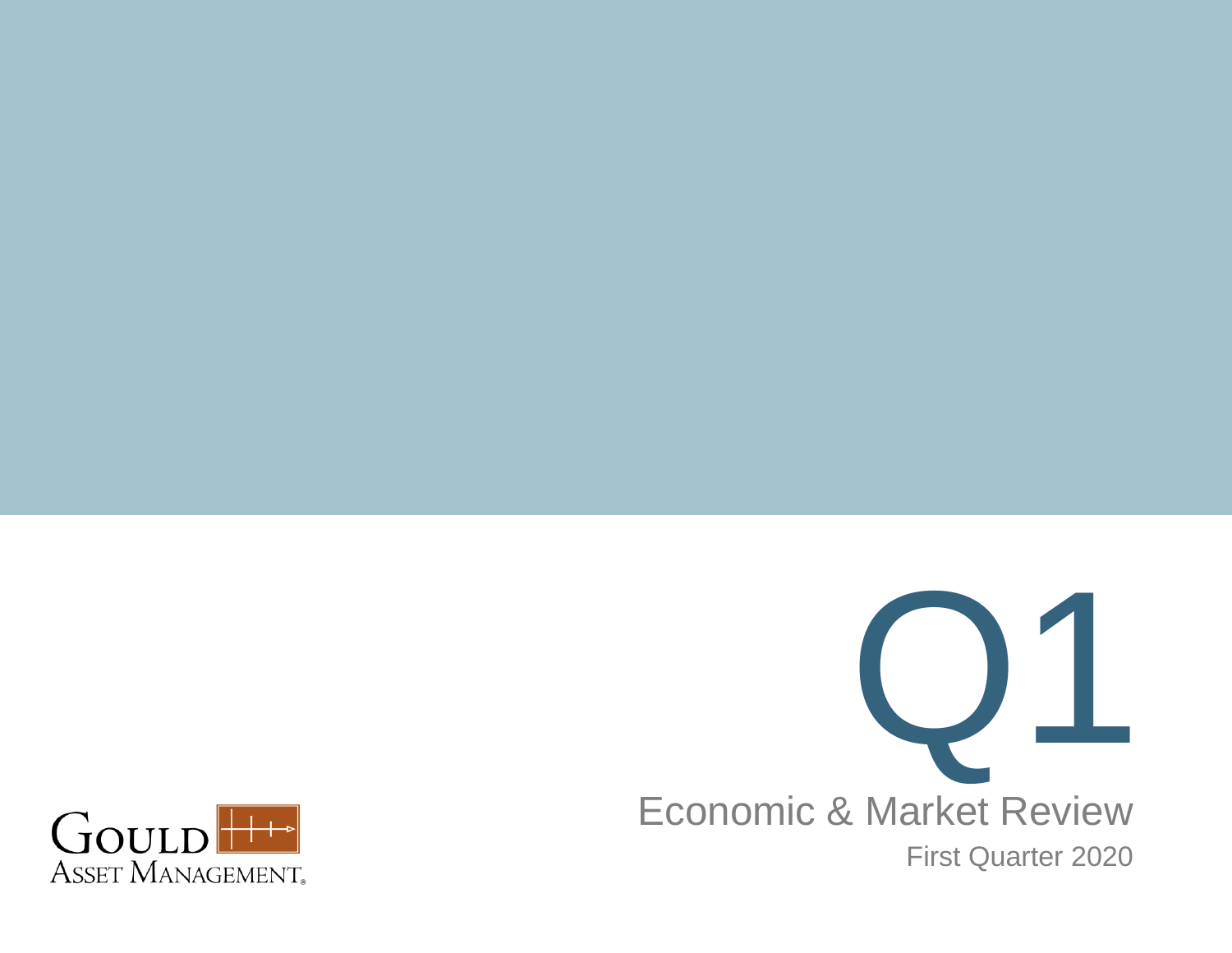# Economic Review

First Quarter 2020



### **US Comes to Grips with Coronavirus**

**The US economy grew at a 2.2% annualized rate in the fourth quarter** of 2019 before the coronavirus outbreak hit the country. Estimates for first quarter GDP generally indicate a singledigit-percentage contraction. Looking ahead to the second quarter, it is possible we see year-on-year GDP declines in the 20%-30% range.

#### **Jobless claims in the US skyrocketed to unprecedented**

**levels** as over 10 million people filed for unemployment benefits in the last two weeks of March. The beginning of April saw an additional 6.6 million jobless claims, bringing the thee-week total to an astonishing 16.8 million, or 10% of the American workforce. The previous one-week peak in jobless claims was 695,000 in October 1982.

**Manufacturing activity fell less than expected in March** but still signaled the sector is in contraction. New orders received by factories dropped to an 11-year low, supporting the view that the US is already in recession.

### **Government Vows "Whatever it Takes"**

**The Fed and Congress agreed to sweeping fiscal and monetary stimulus measures** to alleviate the gargantuan economic burden caused by social distancing.

**Congress passed the CARES Act**, easily America's largest stimulus bill in history (\$2.3T, with potentially more coming soon) that provides additional unemployment benefits, direct stimulus checks to qualifying individuals, forgivable loans to small businesses, and other forms of relief.

#### **The Fed also quickly moved to stabilize financial**

**markets.** In just weeks, the Fed cut rates to near zero, implemented programs to purchase unprecedented amounts of bonds (some in the form of ETFs), and even began lending directly to businesses.

Fed Chair **Jerome Powell said the Fed could inject almost unlimited relief into capital markets** if the Treasury Department continues to provide a backstop for bad loans.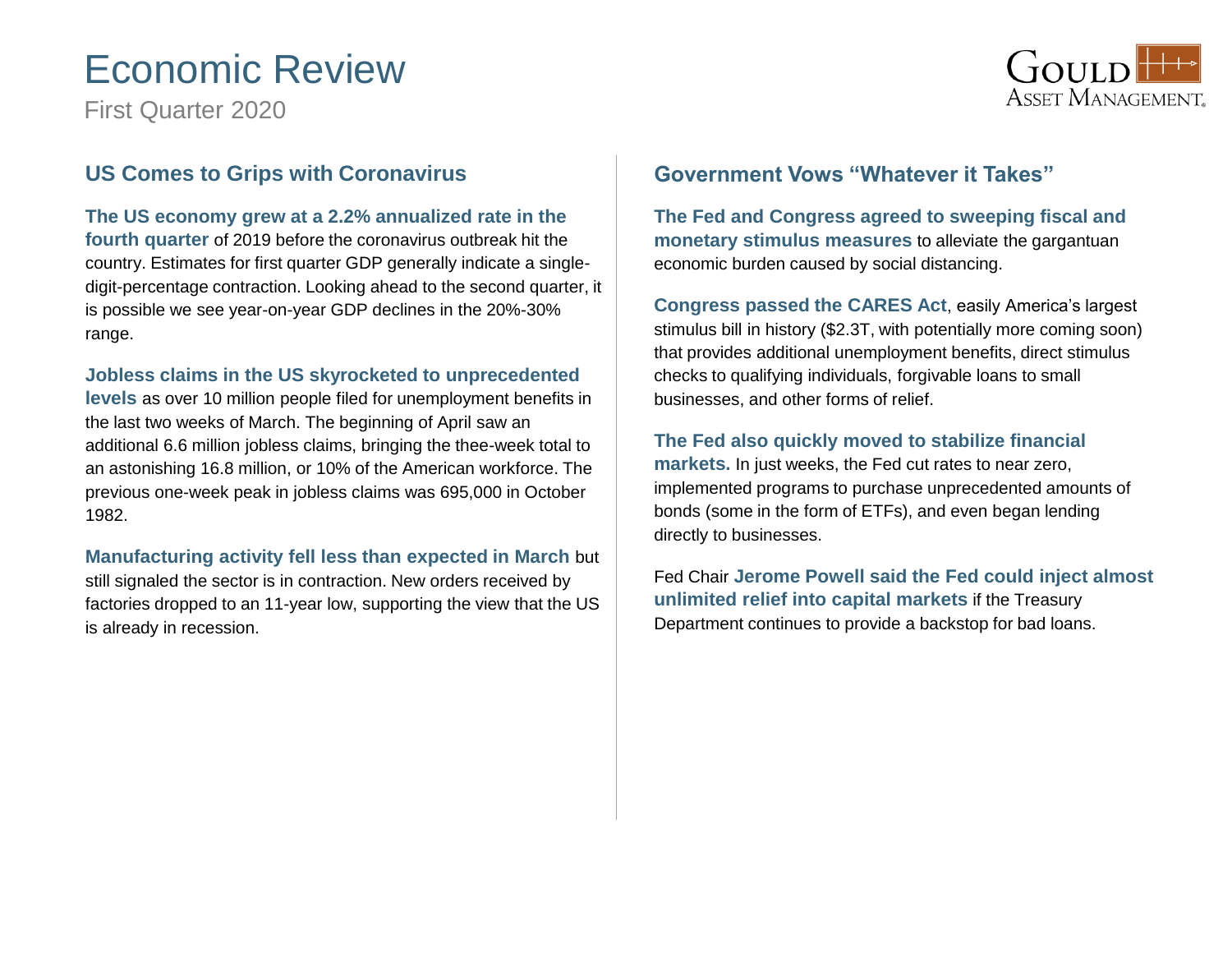# Economic Review

First Quarter 2020



### **A Grim Outlook for Foreign Developed Countries**

**The Euro area expanded 0.1% over the fourth quarter,**  slowing from its third quarter rate of 0.3%. With France and Italy already contracting, **Europe is expecting a full-blown recession** now that most of the area is on lockdown.

#### **The European Central Bank also ramped up its monetary stimulus measures**, announcing its most aggressive sovereign

bond-purchasing program ever, as governments borrow to support their economies.

#### **Japan's economy shrank 1.8% during the fourth quarter**

as a sales tax hike weighed on private consumption. Like the rest of the developed world, Japan also faces a severe recession. The Bank of Japan passed measures to help companies obtain loans and increased its purchases of Japanese stock funds.

### **Emerging Markets at Different Stages of the Fight**

**China's economic activity remains severely disrupted** amid the coronavirus outbreak. Transportation is still restricted, and consumption and manufacturing have been hit hard. Like in the US and Europe, China's government began fiscal and monetary stimulus in an attempt to prop up activity.

In contrast to China, **India appears to be at the beginning stages of its battle with coronavirus.** GDP growth is expected to fall to a multi-decade low as the full effects of the pandemic become apparent.

**Crude oil prices plummeted in March** amid a price war between Saudi Arabia and Russia after negotiations broke down. While this was good news at the pump for consumers, it was bad news for all oil exporting nations, as well as oil-related industries and the banks who lend to them. The two countries appeared to be nearing agreement in principle in early April to cut production and reduce the global crude glut.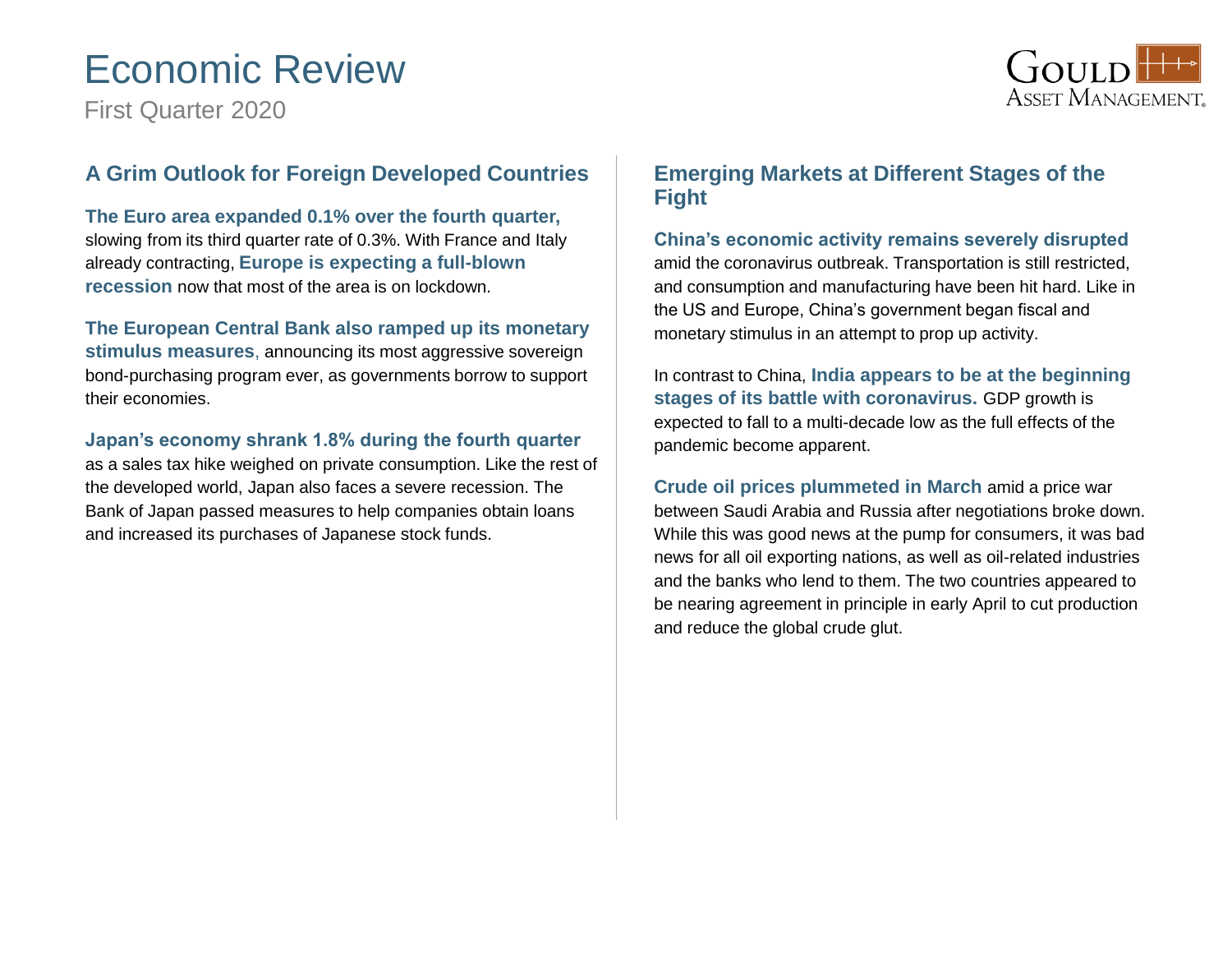## Market Review: Stocks

First Quarter 2020



### **Stocks Fall Sharply to Begin 2020 as Coronavirus Pandemic Batters World Markets**

**The first quarter of 2020 will be forever remembered for the COVID-19 global health crisis and the heavy toll it took on world economies and markets.** Stocks suffered steep declines as countries went on lockdown, businesses were shuttered, and millions of employees were furloughed or laid off.

**In the US, large cap stocks, as measured by the S&P 500 stock index, fell 19.6% on the quarter.** The decline felt all the more jarring, since the S&P 500 had just reached a new all-time high on February 19th before unraveling as the magnitude of the virus's impact became clear.

At its worst point in March, **the US stock market was down 33.9% from its mid-February high, a stunning and rapid end to a 10+ year bull market run,** which had been the longest in history**.**

**Every US sector declined in the first quarter,** with financials (down 31.9%), industrials (down 27.1%), and materials (down 26.3%) the hardest hit (we consider energy an alternative asset and discuss it in more detail in our Alternative Assets section below). **Technology and healthcare were the lone relative bright spots,** declining a more modest 11.9% and 12.7%, respectively on the quarter.

**International developed stocks** (down 22.7%) **and emerging markets** (down 23.6%) **fell a little more than US equities,** with China and the eurozone at the epicenter of the virus' early spread**.** A strong US dollar (up 7.1%) proved to be an additional headwind for foreign stocks on the quarter.

**As markets tumbled, market volatility, as measured by the VIX volatility index, surged to remarkable levels.** During some of the worst days in March, VIX peaked above 80—levels not seen since the worst of the 2008 financial crisis. At quarter-end, markets were still highly volatile with VIX at 53.5, a far cry from the sleepy 13.8 reading at the end of 2019.

#### Returns for the Quarter (%)

| US Large Cap Stocks            | $-19.60$ |          |              |
|--------------------------------|----------|----------|--------------|
| US Mid/Small Cap Stocks        | $-27.91$ |          |              |
| International Developed Stocks | $-22.72$ |          |              |
| <b>Emerging Markets Stocks</b> | $-23.57$ |          |              |
| Global Stocks                  | $-21.26$ |          |              |
| Period Returns (%)             |          |          | * Annualized |
| Asset Class                    | 1 Year   | 3 Years* | 5 Years*     |
| US Large Cap Stocks            | $-6.98$  | 5.10     | 6.73         |
| US Mid/Small Cap Stocks        | $-20.53$ | $-1.86$  | 1.53         |
| International Developed Stocks | $-13.92$ | $-1.33$  | $-0.13$      |
| <b>Emerging Markets Stocks</b> | $-17.36$ | $-1.25$  | 0.01         |
| <b>Global Stocks</b>           | $-10.76$ | 2.05     | 3.41         |

Past performance is not a guarantee of future results. Returns for periods longer than one year are annualized. Indices are not available for direct investment. Index performance does not reflect the expenses **associated with the management of an actual portfolio**. Market segment (index representation) as follows: US Large Cap (S&P 500 Index), US Mid/Small Cap (Wilshire 4500 Completion Index), International Developed (MSCI Europe Australasia Far East Index), Emerging Markets (MSCI Emerging Markets Index), and Global Stocks (MSCI All Country World Index). Growth of \$1,000 chart market segmentations as follows: US Stocks (Wilshire 5000 Index) and Foreign Stocks (All Country World Index ex US)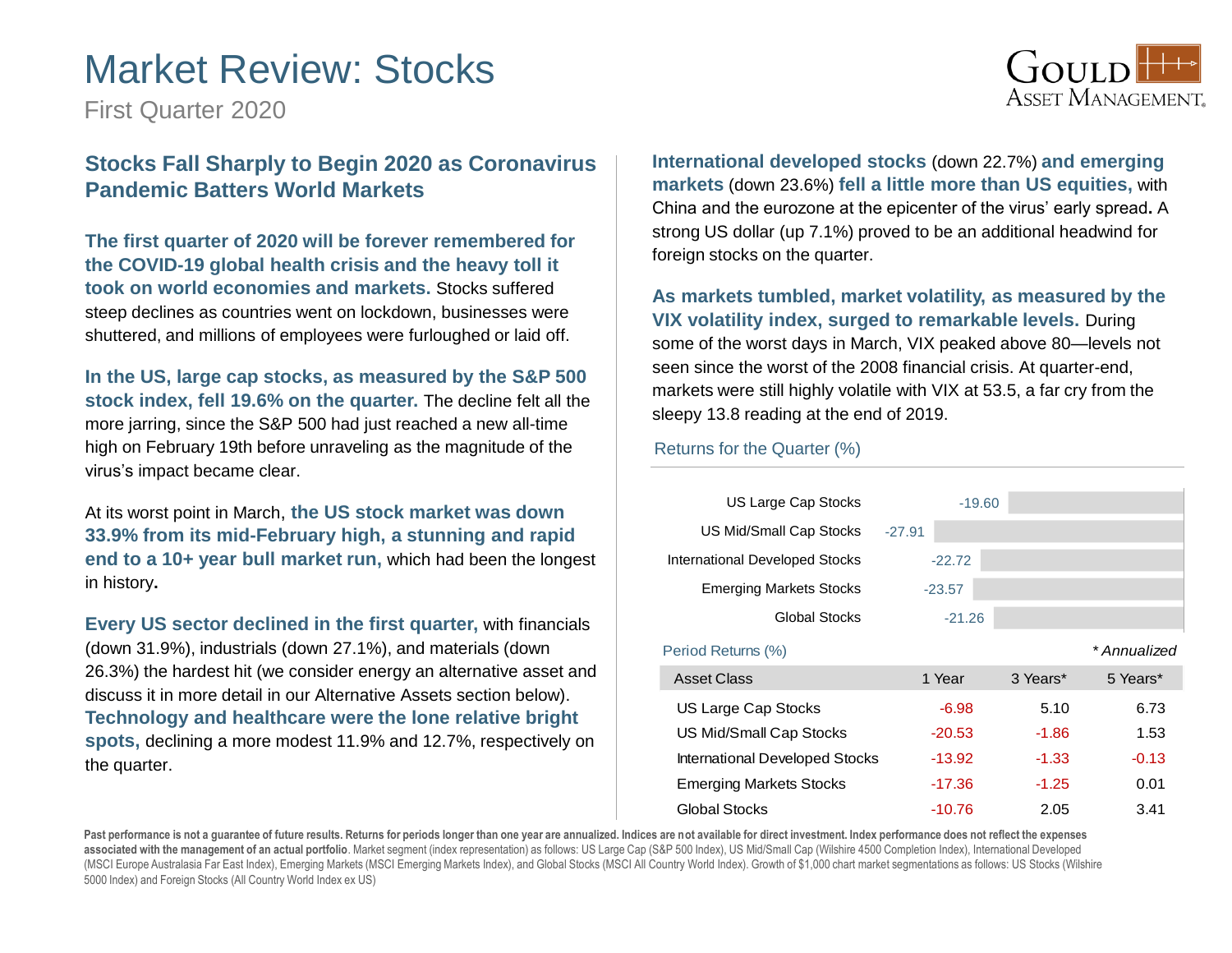## Market Review: Bonds

First Quarter 2020

#### **US Government and Other High-Quality Bonds Move Higher as Fed Enacts Emergency Measures**

**The Fed threw the proverbial "kitchen sink" at markets, cutting short-term interest rates to their lower bound and restarting and expanding asset purchase programs** (aka Quantitative Easing)**.** US government and high-quality corporate bonds responded favorably, with the Bloomberg Barclays Aggregate Bond index rising 3.2% on the quarter.

Like the stock market, however, **it was a volatile quarter for bonds as a race for safety and liquidity created conditions that required the Fed to step in** to ensure the orderly functioning of fixed income markets. And not all bond sectors were winners. High yield corporate bonds, for example, fell 12.7%, while the Bloomberg Barclays Municipal Bond index declined a more modest 0.6%.

**US Treasury bond yields fell across the yield curve in response to the Fed's actions and expectations of a global recession and subdued inflation.** The 3-month T-bill yield declined from 1.55% at the end of 2019 to 0.11% on March 31st, while the yield on the 10-year US Treasury dropped from 1.92% to 0.70% over the quarter.

**As is often the case in a falling yield environment, longterm bonds were the best performers,** rising 6.2%, as measured by the Bloomberg Barclays Govt/Credit Long-Term Bond index. This illustrates why maintaining a small allocation to longduration bonds (as we do in many of our portfolios) can provide positive diversification benefits during periods of stock market turbulence.

#### Returns for the Quarter (%)



| Period Returns (%)                        |        |          | *Annualized |
|-------------------------------------------|--------|----------|-------------|
| <b>Asset Class</b>                        | 1 Year | 3 Years* | 5 Years*    |
| US Total Bond Market                      | 8.93   | 4.82     | 3.36        |
| Short-Term Investment Grade Bonds         | 5.58   | 3.08     | 2.27        |
| Long-Term Investment Grade Bonds          | 19.32  | 9.68     | 5.99        |
| <b>Municipal Bonds</b>                    | 3.85   | 3.96     | 3.19        |
| Mortgage-Backed Bonds                     | 7.03   | 4.04     | 2.94        |
| <b>Treasury Inflation-Protected Bonds</b> | 6.85   | 3.46     | 2.67        |
| Foreign Bonds                             | 1.79   | 3.14     | 2.39        |

Past performance is not a guarantee of future results. Returns for periods longer than one year are annualized. Indices are not available for direct investment. Index performance does not reflect the expenses **associated with the management of an actual portfolio**. Market segment (index representation) as follows: US Total Bond Market (Bloomberg Barclays US Aggregate Index), Short-Term Investment Grade (Bloomberg Barclays US Govt/Credit 1-5 Year Index), Long-Term Investment Grade (Bloomberg Barclays US Govt/Credit Long Index), Municipal (Bloomberg Barclays Municipal Index), Mortgage Backed (Bloomberg Barclays US MBS Index), Treasury Inflated-Protected (Bloomberg Barclays US TIPS Index), and Foreign (Citi World Govt Bond Non USD Index).

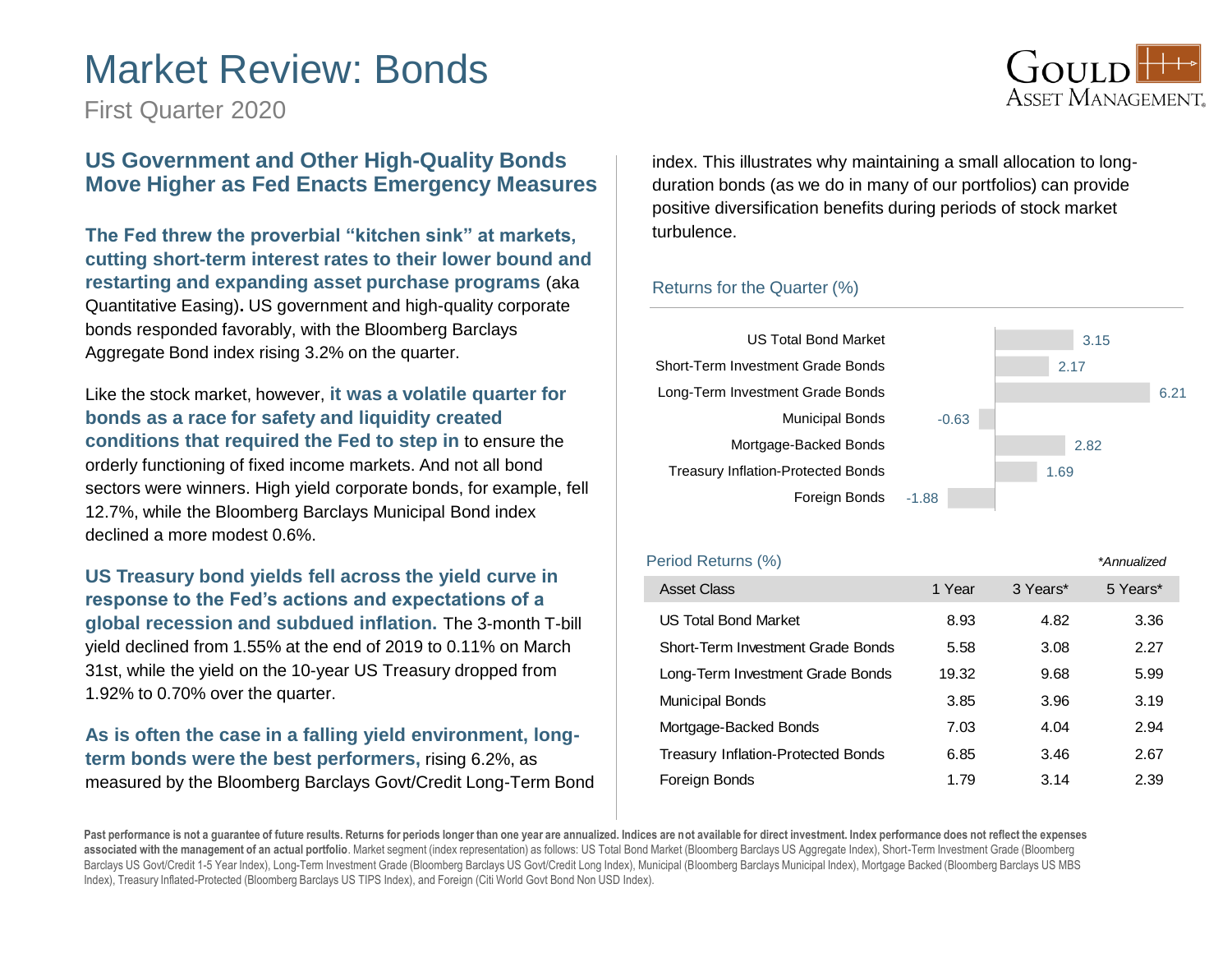## Market Review: Alternatives

First Quarter 2020

### **Oil and Energy Pummeled as Alternative Assets Tumble; Gold Volatile but Finishes Higher**

#### **Somewhat overlooked amid the myriad other COVID-19 crises, oil prices collapsed in early March, dropping over**

**75%** from their peak in early January**.** An agreement between OPEC and other oil producers (most notably Russia) to cut production fell through, right as global demand softened, resulting in a massive glut of crude. With oil prices in freefall, **US energy stocks plummeted,** declining 50.8% on the quarter. **Commodities also declined** (down 23.3%) **in anticipation of a global recession,** but to a far lesser extent than US energy stocks.

#### **REITs** (down 27.0%) **weren't spared from the broader market's carnage either, as investors fretted over shuttered businesses and missed retail rental payments.**

Typically, a decline in interest rates helps REITs, but not last quarter, as markets anticipated reduced earnings and cuts to dividends. Commercial mortgage rates also rose as banks and other financial institutions became more cautious in how they lend and to whom.

**Gold rose 6.5% and was one of the best performing asset classes on the quarter.** Often considered a "safe haven," the precious metal proved volatile on the period, gyrating along with the broader market, but ultimately finishing higher. Gold is another example of an asset that historically has provided diversification benefits during market dislocations.



#### Returns for the Quarter (%)



Period Returns (%) *\* Annualized*

| <b>Asset Class</b>               |          | 1 Year 3 Years* 5 Years* |         |
|----------------------------------|----------|--------------------------|---------|
| US Real Estate Investment Trusts | $-20.99$ | $-3.02$                  | $-0.42$ |
| <b>US Energy Stocks</b>          | $-52.54$ | $-21.72$                 | -14 44  |
| Commodities                      | $-22.31$ | -8.61                    | $-7.76$ |
| Gold                             | 21.59    | 10.49                    | 5.36    |

Past performance is not a guarantee of future results. Returns for periods longer than one year are annualized. Indices are not available for direct investment. Index performance does not reflect the expenses rast performance is not a guarantee of future results. Neturns for periods foriger than one year are amfuallized. Indices are not available for difect investment. Index performance does not reflect the expense:<br>associated (Bloomberg Commodity Index), and Gold (London Bullion Market Association Gold P.M. Price). Gold spot price data obtained from Federal Reserve Economic Data.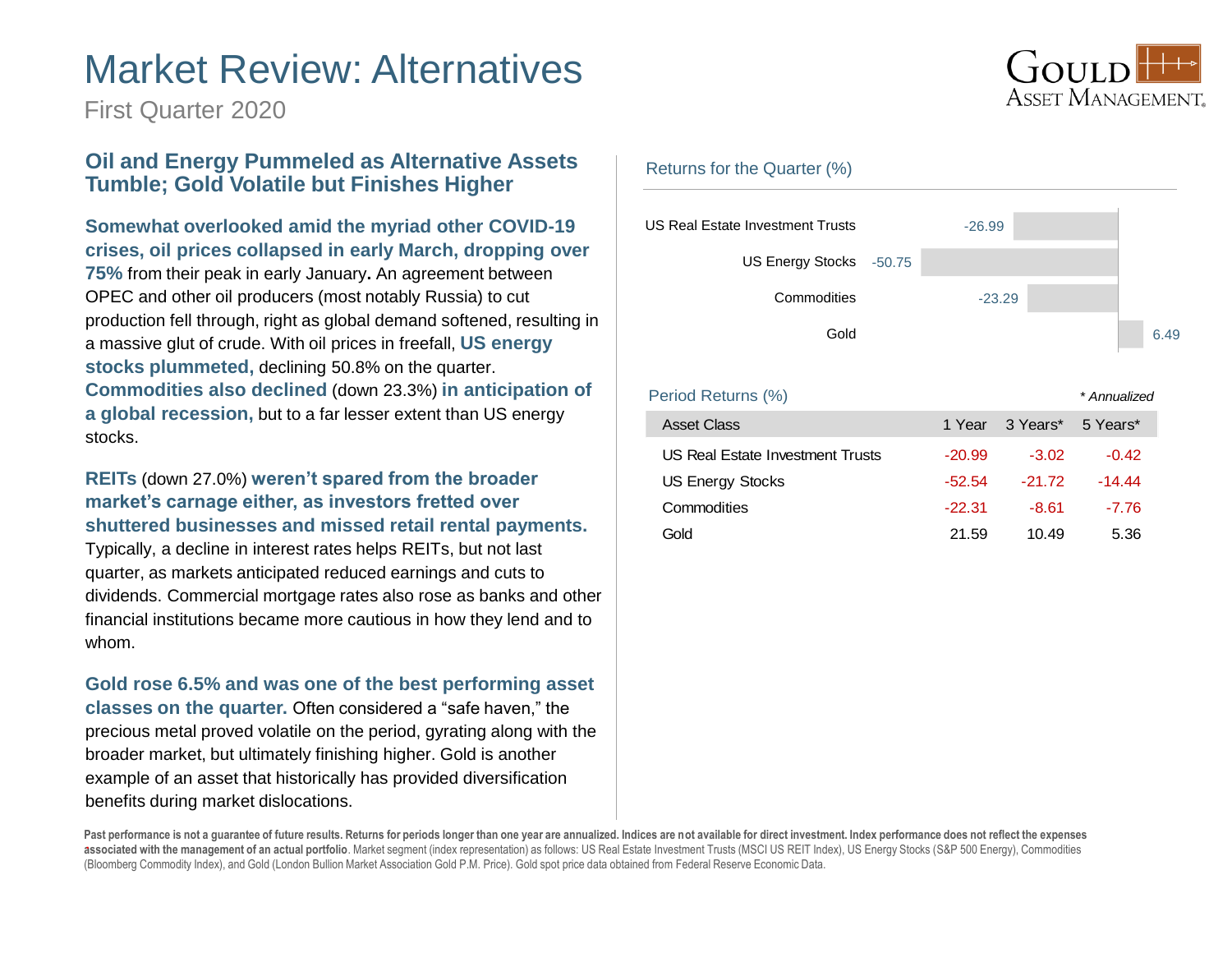# Market Summary

Index Returns



|                        | <b>US</b><br>Large Cap | <b>US</b><br><b>Mid/Small Cap</b> | <b>International</b><br><b>Developed</b> | Emerging<br><b>Markets</b> | <b>US</b><br><b>Bond Market</b> | <b>US</b><br><b>Dollar</b> |
|------------------------|------------------------|-----------------------------------|------------------------------------------|----------------------------|---------------------------------|----------------------------|
| Q1 2020                | <b>STOCKS</b>          |                                   |                                          |                            | <b>BONDS/DOLLAR</b>             |                            |
|                        | $-19.60%$              | $-27.91%$                         | $-22.72%$                                | $-23.57%$                  | 3.15%                           | 7.07%                      |
|                        |                        |                                   |                                          |                            |                                 |                            |
| Since Jan. 2001        |                        |                                   |                                          |                            |                                 |                            |
| Avg. Quarterly Return  | 1.7%                   | 2.3%                              | 1.2%                                     | 2.4%                       | 1.2%                            | 0.2%                       |
| <b>Best</b><br>Quarter | 15.9%<br>Q2 2009       | 21.4%<br>Q2 2003                  | 25.8%<br>Q2 2009                         | 34.8%<br>Q2 2009           | 4.6%<br>Q3 2001                 | 7.1%<br>Q1 2020            |
| Worst<br>Quarter       | $-21.9%$<br>Q4 2008    | $-27.9%$<br>Q1 2020               | $-22.7%$<br>Q1 2020                      | $-27.6%$<br>Q4 2008        | $-3.0\%$<br>Q4 2016             | $-5.4%$<br>Q2 2009         |

Past performance is not a guarantee of future results. Indices are not available for direct investment. Index performance does not reflect the expenses associated with the management of an actual portfolio. Market segment (index representation) as follows: US Stock Market (Russell 3000 Index), International Developed Stocks (MSCI World ex USA Index [net div.]), Emerging Markets (MSCI Emerging Markets Index [net div.]), Global Real Estate (S&P Global REIT Index [net div.]), US Bond Market (Bloomberg Barclays US Aggregate Bond Index), and Global Bond Market ex US (Bloomberg Barclays Global Aggregate ex-USD Bond Index [hedged to USD]). S&P data © 2020 S&P Dow Jones Indices LLC, a division of S&P Global. All rights reserved. Frank Russell Company is the source and owner of the trademarks, service marks, and copyrights related to the Russell Indexes. MSCI data © MSCI 2020, all rights reserved. Bloomberg Barclays data provided by Bloomberg.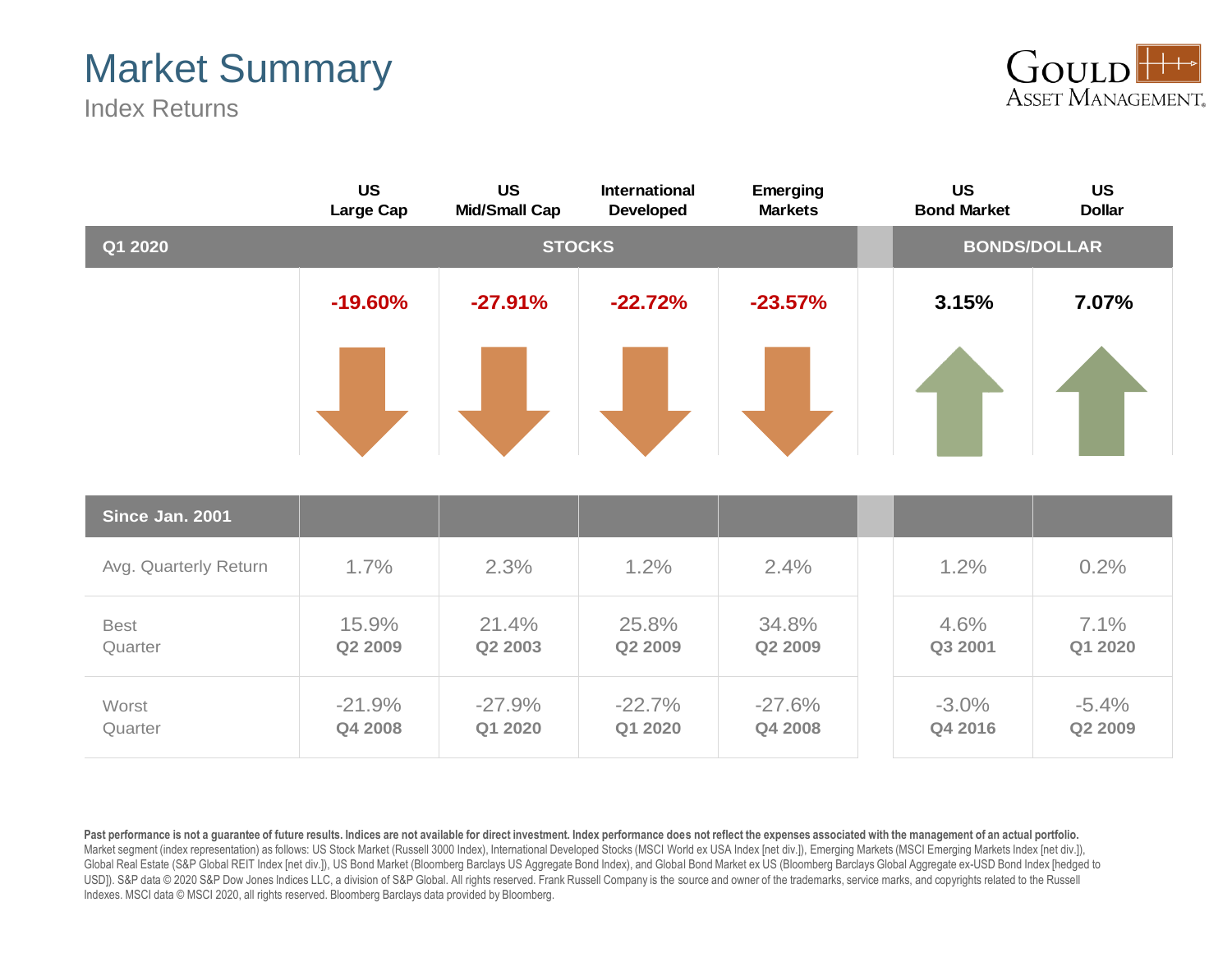

## World Stock Market Performance

MSCI All Country World Index with selected headlines from Q1 2020



*These headlines are not offered to explain market returns. Instead, they serve as a reminder that investors should view daily events from a long-term perspective and avoid making investment decisions based solely on the news.*

Graph Source: MSCI ACWI Index [net div.]. MSCI data © MSCI 2020, all rights reserved.

It is not possible to invest directly in an index. Performance does not reflect the expenses associated with management of an actual portfolio. **Past performance is not a guarantee of future results.**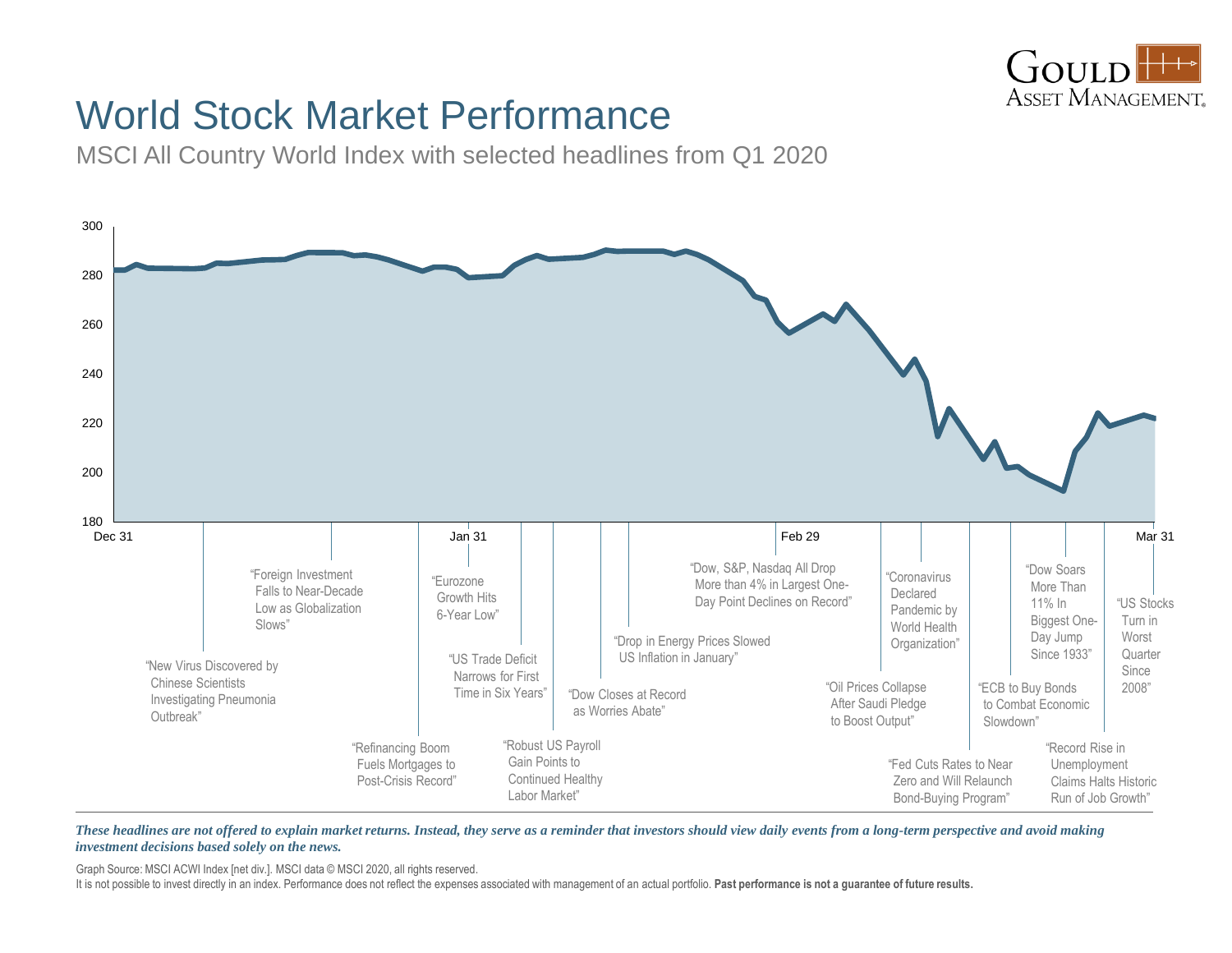# Federal Finances

First Quarter 2020

**GOULD** ASSET MANAGEMENT.

A breakdown of the \$2.3 trillion CARES Act passed last month is shown in the left table. The top right chart shows the resulting anticipated spike in the annual federal budget deficit. The chart below right shows the national debt as a percentage of GDP, comparing an estimate of the impact of the CARES Act to the Congressional Budget Office's (CBO) previous baseline projection of future growth of the deficit.



### **Coronavirus Aid, Relief, and Economic Security Act**

**Federal budget surplus/deficit** 

% of GDP, 1990 - 2030, 2020 CBO Baseline



### **Federal net debt (accumulated deficits)**

% of GDP, 1940 - 2030, 2020 CBO Baseline, end of fiscal year

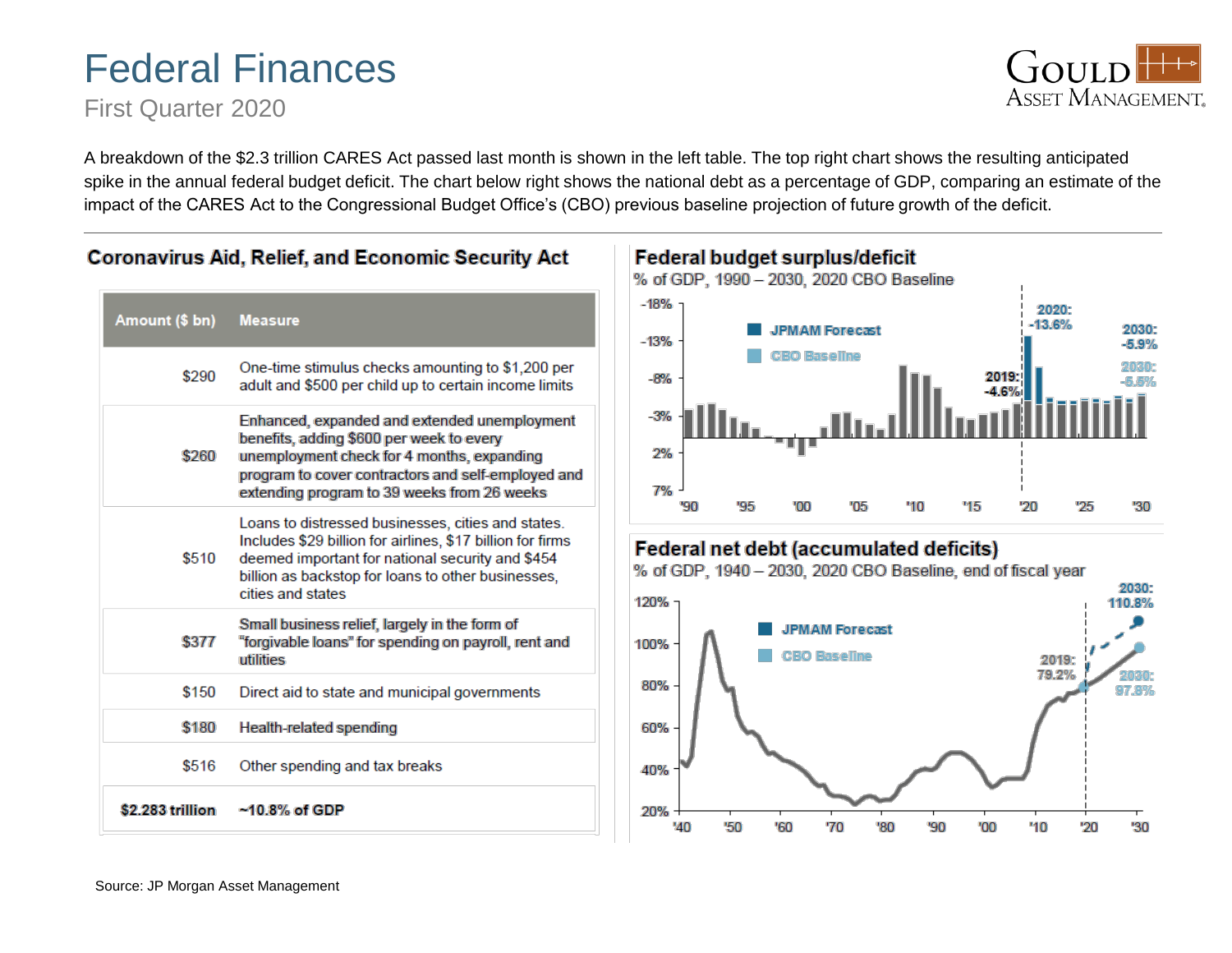# The Fed and Interest Rates

First Quarter 2020



The chart below shows the federal funds rates (the short-term interest rate set by the Federal Reserve) over time, with the dotted line representing market forecasts. The table lists some the actions the Fed is taking to shore up markets and the economy in response to the pandemic crisis. In just weeks, the Fed slashed rates to near-zero, purchased trillions of dollars in bonds (including municipal and high yield corporate bonds), and even agreed to lend to businesses. To date, markets have responded quite positively to the Fed's extraordinary actions.

#### **Federal funds rate expectations**

FOMC and market expectations for the federal funds rate

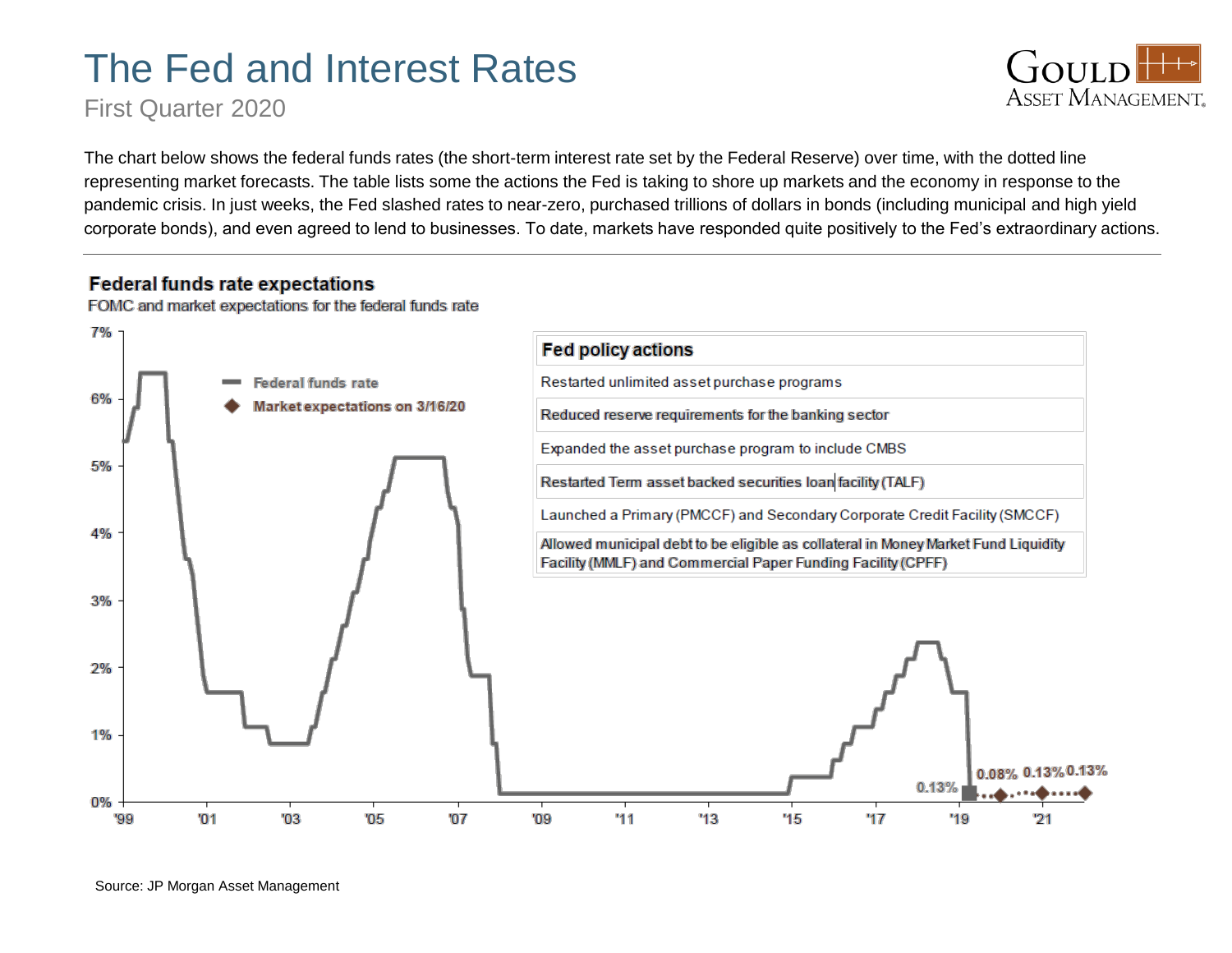# Social Distancing – Most Vulnerable Sectors

First Quarter 2020

These charts take a closer look at the people-facing industries expected to be hardest hit by social distancing measures. The charts on the left show that these sectors account for 19% of GDP and 20% of payroll jobs, highlighting the lockdown's huge impact on the economy and employment. The right chart shows that these sectors account for 7% of total S&P 500 earnings, reflecting their lower-than-average profit margins. Many other industries are also suffering both directly and indirectly from the lockdown.

GOULD

**ASSET MANAGEMENT.** 



Source: JP Morgan Asset Management